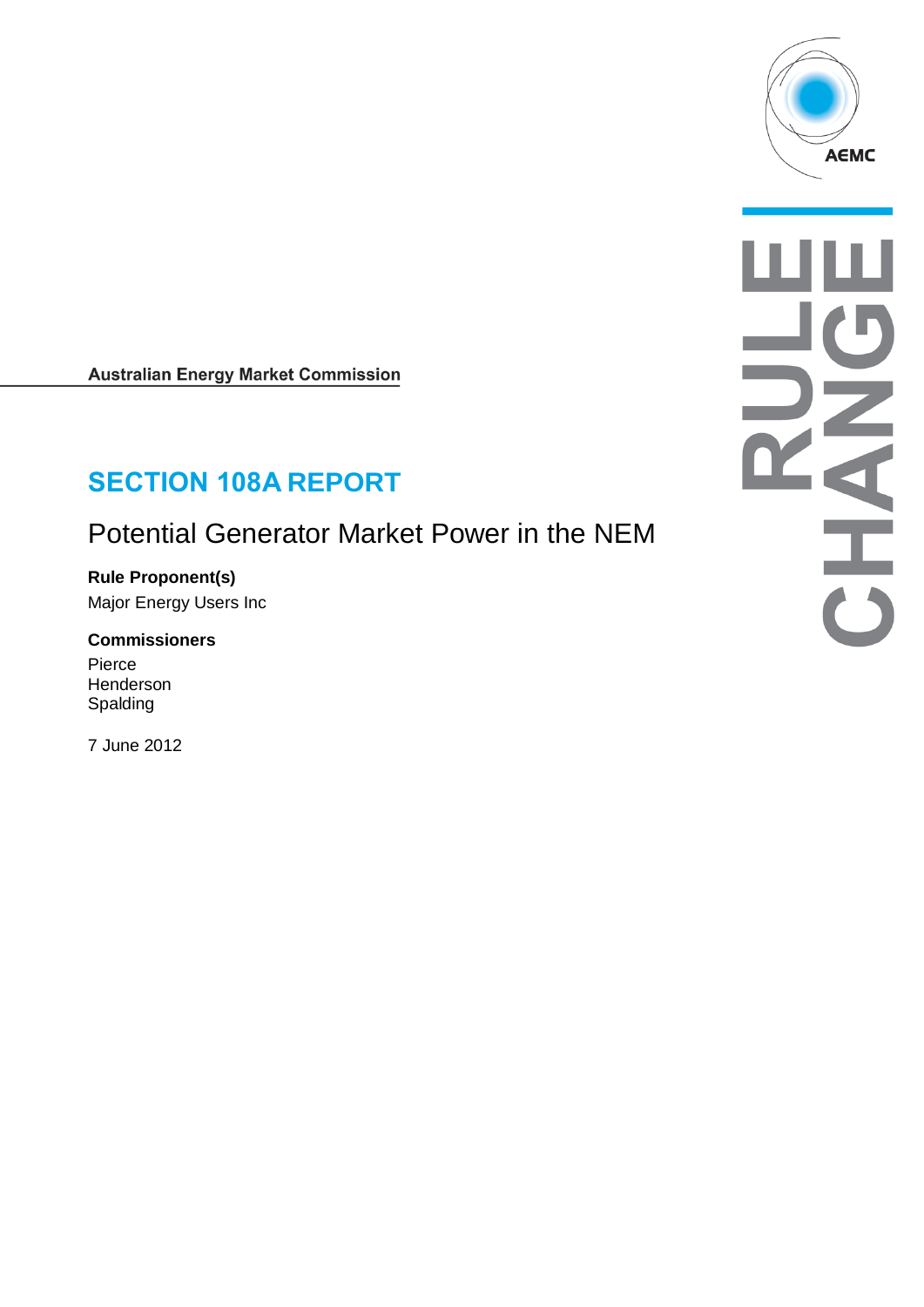## **Purpose of report**

The Australian Energy Market Commission (AEMC or Commission) is required under section 108A of the National Electricity Law (NEL) to publicly report on rules not made within 12 months of the publication of the notification of the commencement of the rule change process.

### **Reason for the final rule determination not being made within 12 months**

On 23 November 2010, the Major Energy Users Inc. (MEU) submitted a rule change request to the AEMC in relation to the potential exercise of market power by generators in the National Electricity Market (NEM).

The stated purpose of the proposed rule change is to prevent or constrain the exercise of market power by generators in the NEM. In particular, the MEU considers that during periods of high demand, some large generators do not face effective competition and have the ability to use their market power to increase the wholesale price. The MEU states that this issue is a particular concern in South Australia, but is also a potential issue in other NEM regions.

On 14 April 2011 the AEMC initiated its consideration of the rule change proposal, published a consultation document and a notice under section 107 extending the date for the draft rule determination until 30 April 2012. On 26 April 2012 the AEMC published a second section 107 extending the date for the draft determination until 7 June.

The MEU's rule change request raised a number of complex issues that have needed to be analysed and addressed as part of the rule change process. In the consultation document the AEMC outlined its assessment framework that would allow the AEMC to address these complex issues. The additional work required under the assessment framework and subsequent stakeholder consultation led to the AEMC extending the time for the draft rule determination.

#### **Assessment Framework**

The assessment framework contains three steps:

- 1. Defining the problem
- 2. Assessing whether there is evidence of a problem
- 3. Assessing solutions to the problem

The AEMC has made considerable progress in its analysis of the MEU's rule change proposal.

#### **Current progress**

On 14 April 2011, the AEMC published a consultation paper in relation to the MEU's rule change request. The stakeholder consultation period on this paper closed on 26 May 2011.

On 22 September 2011, consistent with step one of the assessment framework, the AEMC published a directions paper that provided a proposed definition of market power in the context of the NEM. The stakeholder consultation period on the directions paper closed on 17 November 2011.

The Commission held a public forum in Adelaide on 12 October 2011 to allow stakeholders to discuss the issues raised in the directions paper.

On 22 December 2011 consistent with undertaking the analysis required by step two, the Commission published a technical paper prepared by its consultants NERA Economic Consulting and Oakley Greenwood. The paper set out the details of the approach to estimating long run marginal cost. It also covered technical aspects of the Commission's proposed definition of substantial market power, such as the approach to calculating annual average prices and the test for determining the